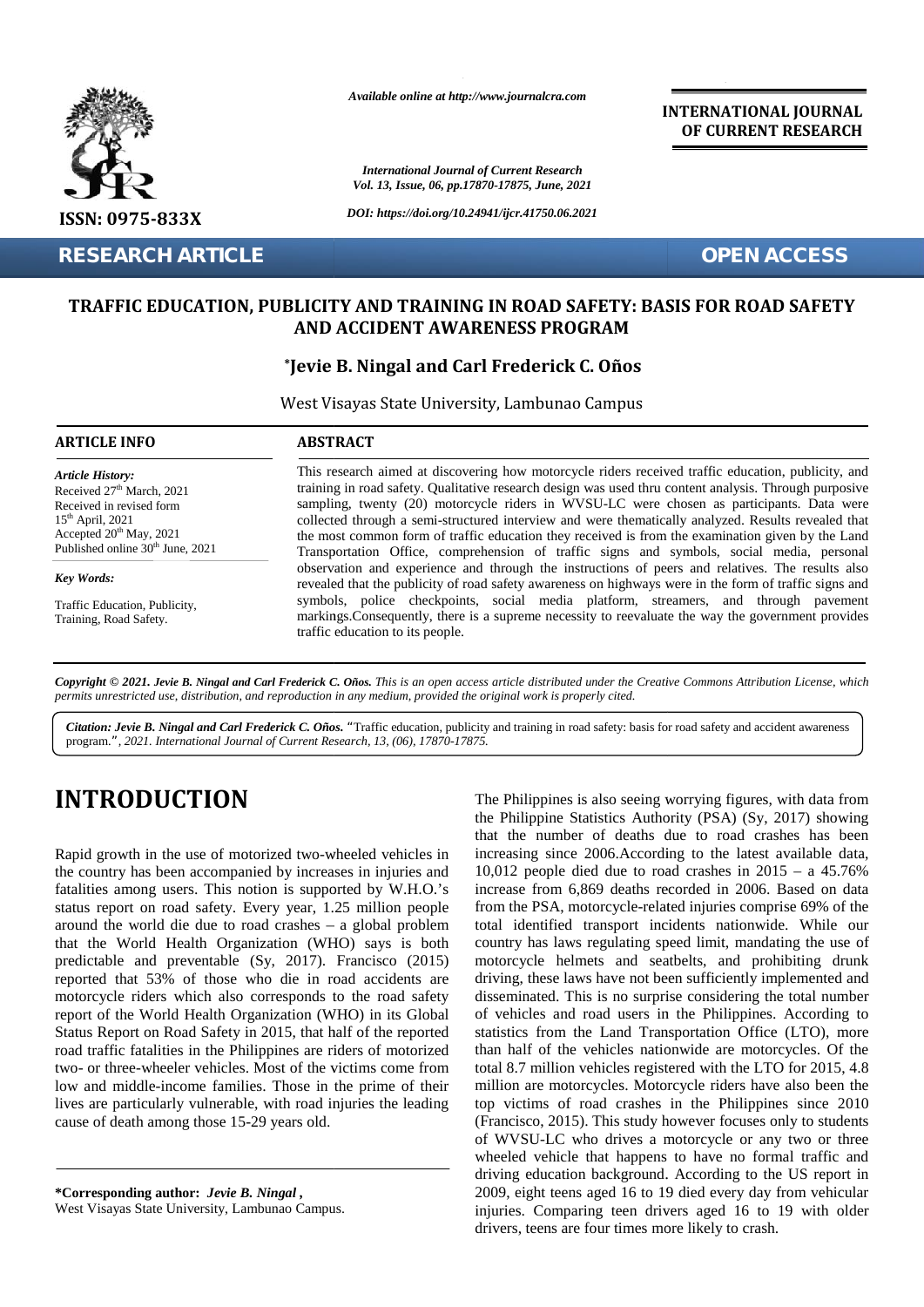





**Fig. 1. Photos show improper installation of traffic signs and symbols**





**Fig. 2. Photo shows no warning signs on roads with slippery surface and sharp curve**



#### **Figure 3. The form of education, publicity, and training received in road safety with the violations incurred after receiving no traffic education, publicity, and training. The dotted line points to the proposed extension program to be conducted for the concerned participants**

It is postulated that teens are more likely than older drivers to underestimate dangerous situations or not be able to recognize hazardous situations (Castillo, 2011). From the foregoing theoretical constructs, the researchers deemed it necessary to discover how motorcycle riders in WVSU-LC acquires traffic education, publicity, and training in road safety that will serve as a basis in designing a program related to road safety and accident awareness.

**Review of Related Literature:** People in the Philippines have a strong feeling of desire to own and ride a motorcycle. This feeling often results to penny-pinching amongst low earner groups in the society but for some, this is fulfilling their dreams to own and excitingly ride a two-wheeled beast.

**General Studies on Road Safety**: An enormous range of documents, reports and books has been published in this area. A number of these focus upon human factors responsible for road accidents. For example, Macdonald (1985) provides a comprehensive review and suggests a range of research needs associated with behaviors of vehicle drivers, license tests, child cyclists, motor cycling behavior, pedestrian behavior and alcohol-related issues. Hampson (1984) examines human factors but extends this to consider important social factors.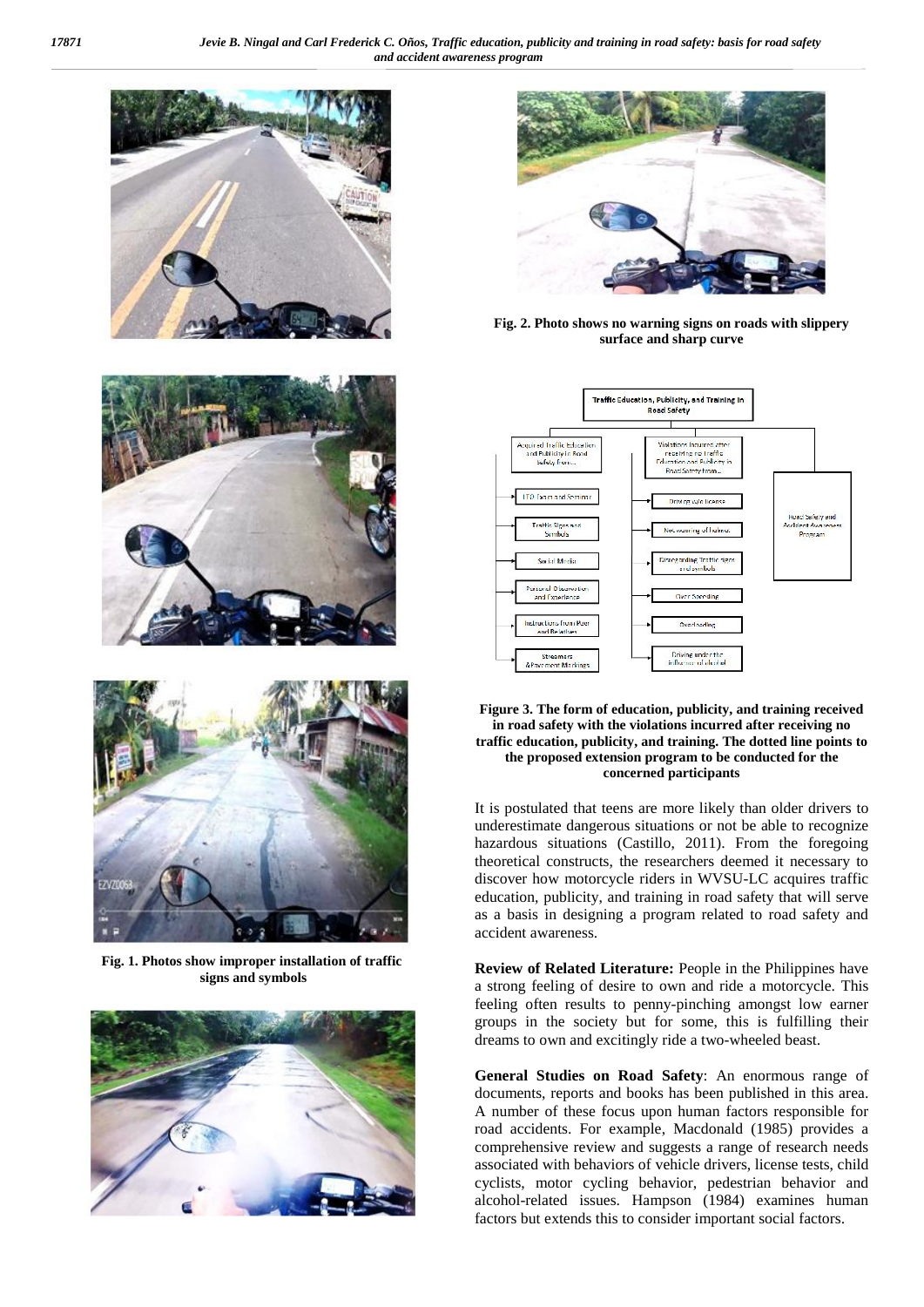A volume by Trinca (1988) provides a global perspective on road safety. It provides a fascinating historical and contemporary account of motorization, traffic safety and personal safety. Various strategies and program options for injury reduction are described in some detail. The monograph "Road Trauma: The National Epidemic" (Lander, Herbert and Trinca (1983)) is a more graphic depiction of the problems associated with road accidents. Designing appropriate strategies and cost-benefit analyses in road safety have been the focus of a number of studies. For example, Drummond and Hall (1986) did a cost-benefit analysis of programs in Victoria and estimated that a "break- even" point for expenditure on road safety education would be reached if a reduction of 3.4% in casualties occurred. Haque (1987) proposed that a comprehensive range of disaggregated road accident data should be collected to enable early intervention strategies to be applied to problem areas and districts including schools.

Community attitudes to road safety have implications at all levels from political priorities to the nature and range of specific programs. Reark (1987) point to the low priority accorded to road safety by the majority of community members. A McNair (1988) study provides more specific information on community attitudes to road safety correlated with levels of occupation and education of respondents. The media also has a major impact on community attitudes to road safety. Several important studies have been undertaken on the role of television. For example, Noble and Noble (1987) reviewed such aspects as the implications of program content, the portrayal of anti-social behavior, and the influence of aggressive role models in various television programs. Bell (1987) examined traffic-related incidents in programs viewed by school-age children. He raises a number of issues such as the negative, counter-productive messages of some programs; the relatively unexciting and didactic format of road safety promotions compared to product advertisements; and the effects of vicarious driving/cycling/motor-cycling experiences provided in some programs. Studies on Driver Safety and Driver education programs have been operating for several decades in a number of countries, such as the USA.

The research literature consists of major empirical studies, evaluation studies of individual training programs and statistical studies relating accident rates to training programs. One of the most widely cited studies was conducted in De Kalb County, Georgia by the National Highway Traffic Safety Administration between 1978-1981. The project involved 16,000 students who were allocated to one of three groups. One group undertook the Safe Performance Curriculum (80 hours tuition including simulators and off and on road instruction); another group did the standard course (30 hours tuition) and the third group of students acted as a control group and received no formal driver education through a school system. The conclusions from this study were that the standard course of 30 hours was effective; that the 80 hours course was not effective; and that accident rates between the groups were not statistically different. However, a follow-up data collection of the three groups produced evidence that certain categories of the standard course students had significantly fewer crashes in years of driving after the first year of driving. Overseas experts such as Jolly (1988) have argued that driver education programs cannot be evaluated by basic road accident statistics. He criticized writers who use standard pre-/post- and control group methods to evaluate driver education programs. He states that:

There is a multiplicity of factors which influence the behavior of the road user. Road accident reduction is, of course, the ultimate criteria upon which our total road safety policy must be judged. It is not however, necessarily the most appropriate criteria for the short-term assessment of individual methods of achieving the overall reduction. The use of raw accident data as a means of evaluating the effect of traffic education is about as realistic as using the balance of payments as a measure of the effectiveness of the teaching of business studies. The literature on road safety is very extensive and although it is far from conclusive, there are significant implications for government agencies charged with the responsibility of producing road safety education programs. A number of studies on road safety point to target groups and target concepts that should be given a high priority. The evaluative studies undertaken to date on individual road safety programs reveal a number of successes but also some deficiencies in scope, design and emphasis, which need to be addressed immediately.

# **METHODOLOGY**

Content Analysis was the research tool used to investigate participants' traffic education, publicity, and training in road safety. The study employeda semi-structured interview with the aid of an open-ended questionnaire for data collection. Interview was then carried out to collect non-numerical data and was thematically analyzed using codes to further summarized the data.It was carried out in the Municipality of Lambunao at different times in 6 months and has focused on motorcycle rider's acquired traffic education, publicity, and training in road safety.

**Semi-Structured Interview:** A seven - item questionnaire was developed for the purpose of semi-structured interview to solicit data on traffic education, publicity, and training in road safety among motorcycle riders in WVSU-LC. The questionnaire was validated by traffic management investigation experts to determine the appropriateness and relevance to the study. The duration of the interview depends on the ability of participants to give answer to each of the given open-ended questions. To ensure proper comprehension of questions and clarity of responses, interview questions were converted to Hiligaynon and were spoken twice to participants before they were given the opportunity to answer.

**Participants:** The participants of this study were 20purposively selected college students of WVSU-LCwho drives a motorcycle either for hire or personal use. These students had been enrolled in the university for at least 2 years. The researcher personally invited the interviewees to participate in this study using purposive sampling. They were interviewed one by one at random locations within the campus.

**Data Analysis:** The research methodology employed in this study was content analysis. It is a research method in which features of textual, visual, or aural material are systematically categorized and recorded so that they can be analyzed (Coe &Scacco, 2017). In this research, interview transcripts were the material used to analyzed the data on acquired traffic education, publicity, and training in road safety of motorcycle riders in WVSU-LC. The data were collected using a semi structured interview approach. Each interview was recorded using an electronic recording device and was later transcribed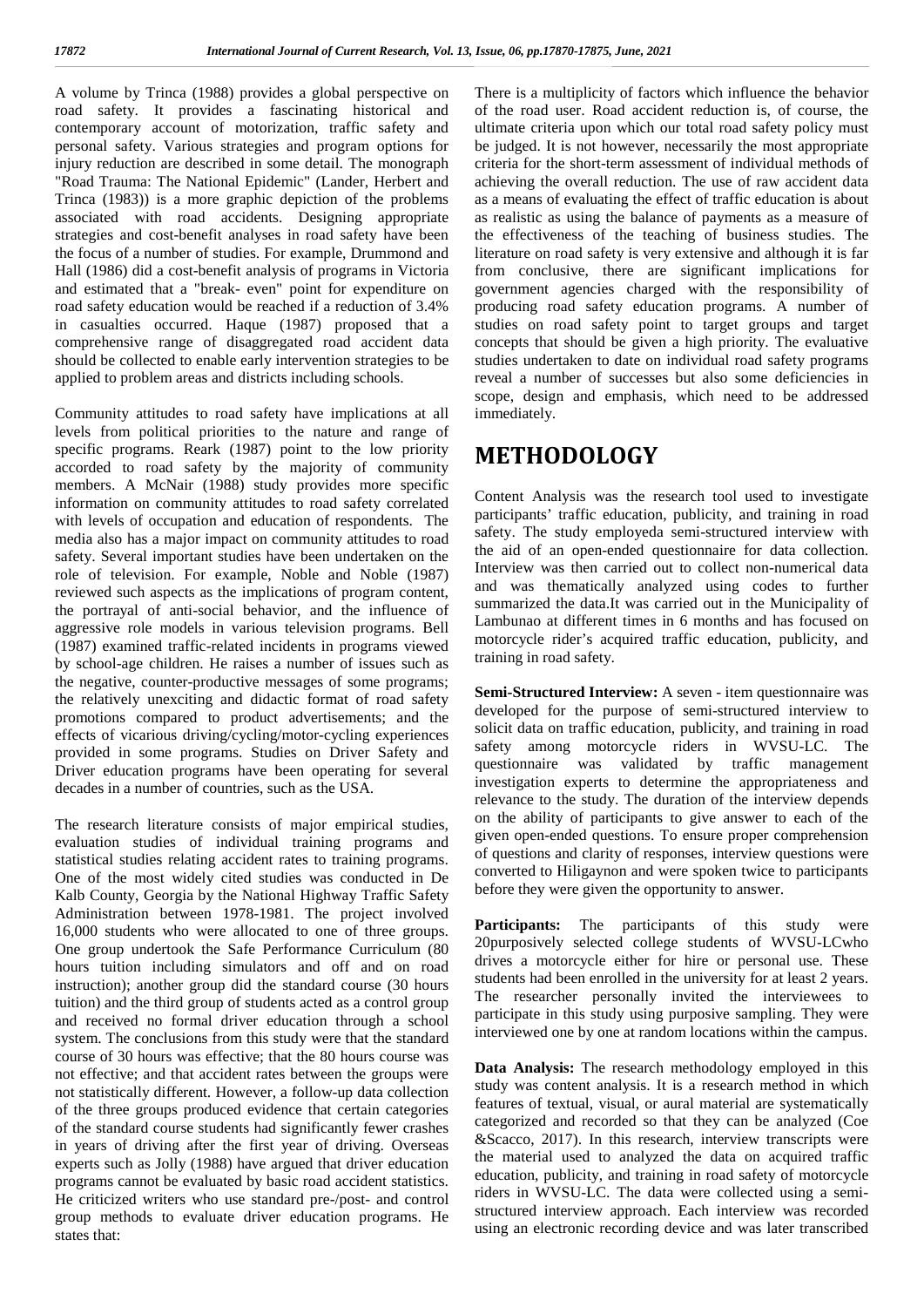into scripts. The semi-structured interview was beneficial because it allowed the participants to give truthful answers, which may not be attained in a survey questionnaire or pre defined checklist. The data were then analyzed thematically using codes that focused on acquired Traffic Education, Publicity and Training in Road Safety of every participants. The discussion has focused on two themes that are related to the research questions namely: 1.) How motorcycle riders in WVSU-LC acquires traffic education, publicity, and training in road safety? and 2.) What violation did the participants incurred after acquiring no or less traffic education, publicity, and training in road safety?Dependability was achieved through a systematic process (Patton, 2002) in data collection and analysis. The process involved peer-review and after each interview, the authors discussed preliminary findings. As coded pattern emerges, authors came to consensus about the accuracy and definition of codes. They were then subjectively listed and ranked in highest to lowest order.

## **RESULTS AND DISCUSSION**

The results of this study were analyzed specifically to focus on participants traffic education, publicity and training in road safety. The objectives of this study were: To discover how motorcycle riders in WVSU-LC receives traffic education, to document the publicity of road safety awareness on highways and to develop a program that will cause awareness in road safety to persons who rides a motorcycle or any motorized vehicle. Twenty (20) purposively selected participants who drive motorcycle were interviewed.

#### *How do motorcycle riders in WVSU-LC received traffic education?*

**Land Transportation Office Exam:** The primary form of education that the participants had received regarding traffic is from the LTO-given examination. Those who want to obtain non-professional and professional license are required to take the exam. This examination is limited only to traffic rules and regulations and identification of traffic signs and symbols. Most of the participants answer LTO as the source of their education with regards to traffic. Road safety education should be integrated in the curriculum of the Department of Education and cascaded on a national level because most of traffic law violators are younger people. They don't even know what they are violating. As Jolly (1988) have argued that driver education programs such as short-term assessment like LTO exams are not adequate to suffice the need to educate road users.

**Traffic Signs and Symbols:** Road traffic signs and symbols can be very helpful in assisting motorists and pedestrians. It will give you enough and valuable information as you pass by to keep you aware of certain road conditions and limitations. They represent rules that are in place to keep you safe and help to communicate messages to drivers and pedestrians that can maintain order and reduce accidents. All participants mentioned traffic signs and symbols as second form of education they receive to keep them aware of their surroundings while traversing the road. William (2012), reports that traffic signs and symbols are the silent speakers on the road. Be it the person behind the wheel or a pedestrian, having a sound knowledge about road safety is absolute necessary for all before hitting the roads.

**Social Media:** Social media are an important intermediary for interaction between governments, governments and people, and between people of different races. It is also a useful platform to inform people of new discoveries or happenings. With regards to traffic education, social media has played an important role in connecting people's ideas as well as solutions in maintaining traffic safety among road users. Noble and Noble (1987) reviewed such aspects as the implications of program content and the influence of aggressive role models in various television programs and social media sites. People who tend to become busy on their job or has no time attending seminars and training in road safety prefers to surf on social media accounts and applications on the internet to suffice knowledge they should have gotten in attending regular sessions given by LTO.

**Personal Observation and Experience:** The validity of Driver's license, regardless of classification are now extended to 5 long years. With no additional knowledge or training from LTO, people are relying only on their personal observation and experiences to become familiar with traffic rules and regulations. Participants states that they just observed what other motorists do and objectively comprehend what they think is right and normal. Strong observation skills are an advantage, specially to people who are new to places or environment. It can help you learn new things or acquire brand-new knowledge and may even get you out of certain situations without saying a single word.

**Peer and Relatives:** There's nothing more reliable of getting simple and straight to the point traffic education than your peers and relatives. They can provide you valuable information and ideas about safe driving and road safety awareness based on their own personal knowledge and observation too. Peer and relatives might be your first teacher concerning traffic education. Their eagerness to teach young people about road safety is unmatched. Families with car or motorcycles teach their children at a very young age, the basic mechanics of driving, how to behave in roads, the meaning of common traffic signs, symbols and pavement markings, and how to act in cases of emergencies.

**Publicity of Road Safety Awareness on Highways:** Publicity is the public visibility or awareness of any concerns of the government for its people. It is the movement of information from its source to the general public. It is an activity of increasing the awareness of people about the condition of something or to grab the attention of persons who might need immediate information about unfamiliar places or road condition. Notifying the public is a challenge for the government. Not because of lack of budget, but because, most of the people cannot understand the publicity being posted by the government or simply cannot comprehend the meaning of signs, symbols, and markings along the road. There are sufficient number of traffic signs and symbols installed in different areas of the municipality, especially along the national highways and in more populated areas. Some of them are installed properly while some are just placed there for the sake of formality without even considering if it's conspicuous enough for the motorists to see (see photos below).As Castillo (2011) postulated that more drivers underestimated dangerous situations or not be able to recognize hazardous situations.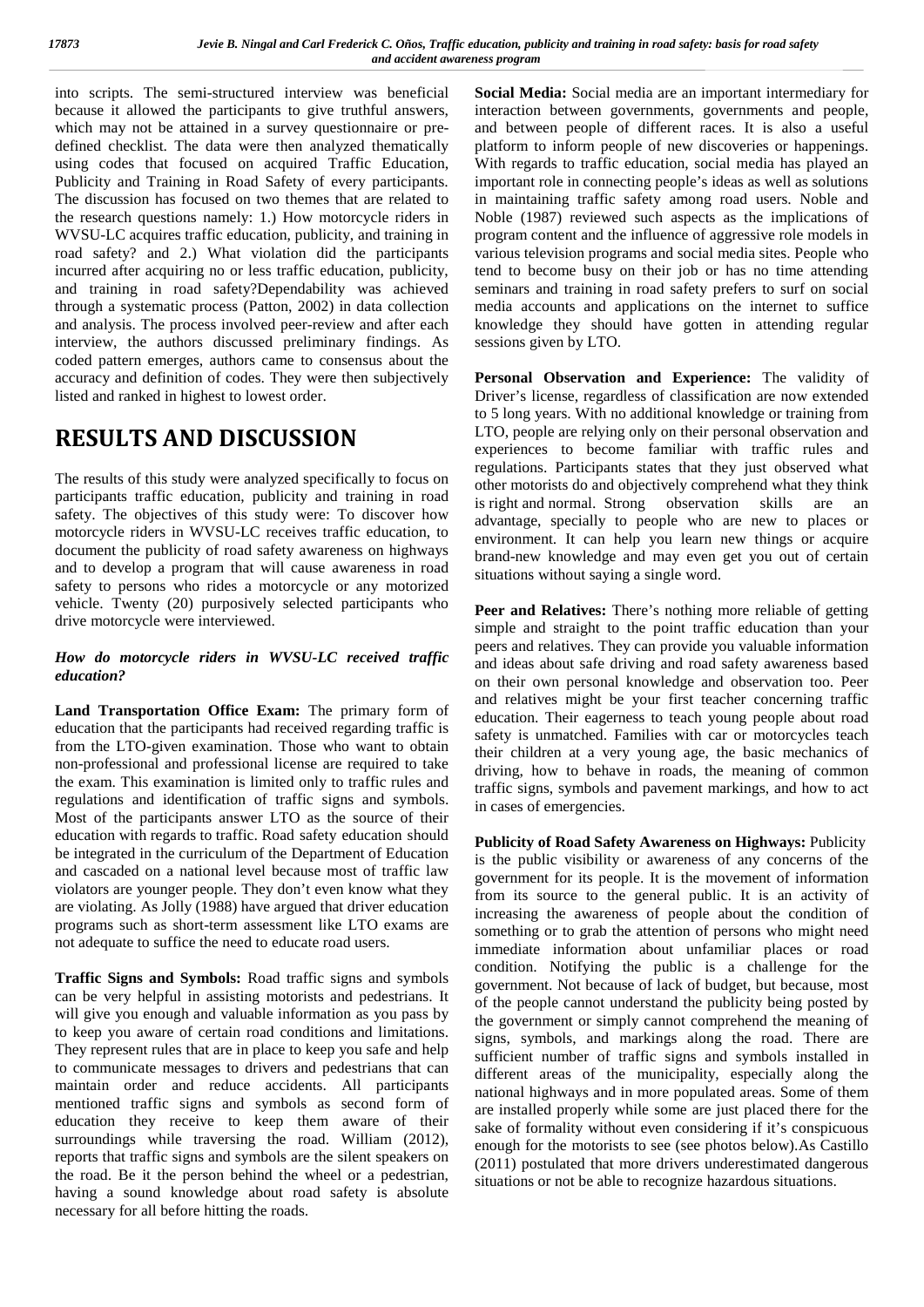Police checkpoints are there to make the motorists aware of the traffic rules and regulations, but for the short period of time only and can operate only on a single operation at a time. Some of the motorists avoid police checkpoints by seeking an alternate route or by stopping just a hundred meter before the checkpoint. Thus, avoiding apprehension and citation charge for their violations. Demanding schedule of people who works full-time or part-time are the obvious reason why they can't attend seminars or training to enhance their knowledge about traffic rules and regulations. Motorists seemed to forget to substantially improve their knowledge and skills in driving or be able to know new rules and regulations on the road because of hectic work schedule. And to suffice their incapability to enhance their knowledge and skills by not attending seminars or training, they just lean towards the availability of information on social medias. Social medias are excellent source of information, but they are limited only to those who have WIFI's and internet connection in their houses. Aside from that, information from social medias are not guaranteed to be truthful and reliable.

#### **Traffic Education, Publicity, and Training in Road Safety**

#### **Summary of Findings**

#### **The findings of the present study were the following:**

- People rely only on the examination and seminar given by the Land Transportation Office (LTO) prior to obtaining driver's licenses as a form of education. This assessment by the LTO weren't enough to cover all areas of concern on traffic rules and regulations that people should have in order to adequately know all the information regarding traffic rules and regulations specially on road safety.
- Outside the LTO, motorists rely heavily on traffic signs and symbols including pavement markings as a source of information along the roads. Traffic signs and symbols make them aware for certain limitations and regulations on the road or make them cautious about road conditions and other road users.
- People who doesn't have time to attend seminars or trainings, make use of social media to expand their little knowledge about traffic and road safety.
- People who doesn't have access to social media and those who obtained student license only, relies deeply on their personal observation and experience about traffic rules and regulations.
- Others get their basic traffic education from their peers and relatives who have adequate knowledge about traffic rules and regulations based also from their personal observation and experience.

#### **Conclusion**

- The reliance of people from LTO given exams as form of education in traffic and road safety is a testament that no other source of education is available.
- With the absence of institutions offering education in traffic and road safety,traffic signs and symbols are the closest thing a motorist can depend on instructions and information concerning traffic regulation and road safety.
- The use of social medias and other information and communications technology platform of some motorists to acquire basic education in traffic and road safety are a sign of eagerness of people to learn and discover things related to their usual activities like driving a motor vehicle safely.
- Other motorists who relieson personal observation and experience or depends mostly on the instructions given to them by their peer and relatives might have no access to social medias and/or are not eligibleto take LTO exams.

#### **Recommendations**

Based on the aforementioned findings and conclusions, the following recommendations were given:

- There is a supreme necessity to reevaluate the way the government provides traffic education to its people. To avoid future problems or widespread breakdown of traffic safety, the government should educate well the people who uses roads, highways and the like. Prevention is better than cure, so we educate them first before allowing them to use roads and highways. As Haque (1987) proposed that a comprehensive range of disaggregated road accident data should be collected to enable early intervention strategies to be applied to problem areas and districts including schools.
- An adequate volume of installed traffic signs and symbols on public roads and highways is strongly suggested. It should be installed properly on easily noticeable location so that motorists and pedestrians will see them effortlessly while traversing the road.
- The government offices who are tasked to inform people of new laws, rules and regulations concerning traffic are encouraged to create a social media accounts that are always available for the people to have an alternative form of receiving or acquiring information regarding road safety.
- People are encouraged to attend seminars/trainings given by either government or non-government organizations to make them well-updated of the rules and regulations on road safety.
- To further validate the findings of this investigation, the researcher recommends further research related to this study. As Macdonald (1985) suggested that a range of research should be conducted relative to behaviors of vehicle drivers, license tests, motor cycling behavior, pedestrian behavior and alcohol-related issues.

### **REFERENCES**

- Bell, P. 1987 A Content Analysis of the Representation of Traffic-Related Incidents on Australian Television, July- August 1987, Canberra, Federal Office of Road Safety.
- Castillo, R. 2011. "Saving Our Teen Drivers from Road Mishaps", @Inquirerdotnet, Philippine Daily Inquirer, 09:07 P.M. August 26, 2011.
- Coe, K. &Scacco, J.M. 2017. "Content Analysis", Wiley Online Library. Https: doi.org/10.1002/9 781118 901731.iecrm0045
- Drummond, A. & Hall, K. 1986. Cost Benefit Analysis of Programs which Contribute to Road